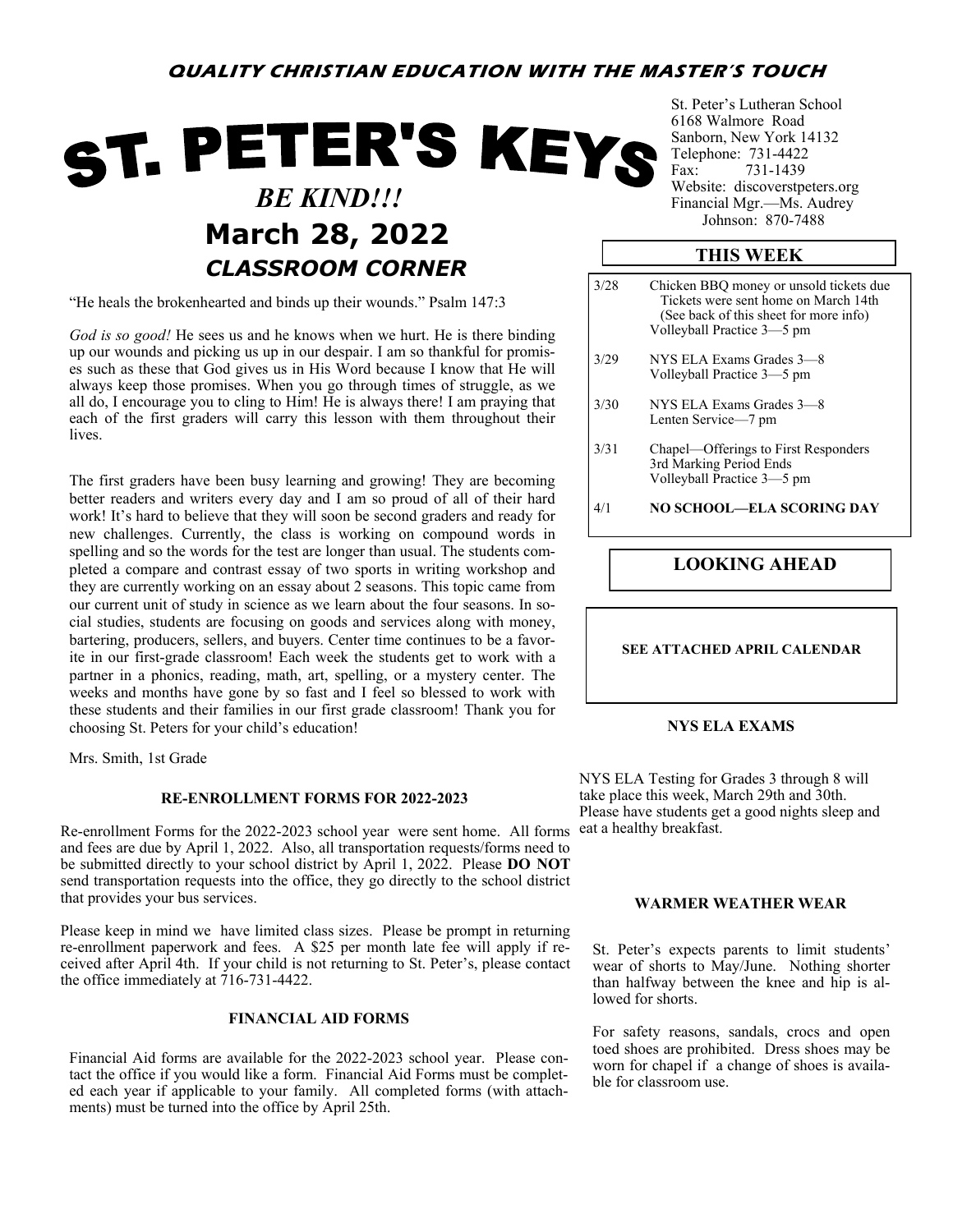#### **BISON FUND SCHOLARSHIPS**

#### **NEW FAMILIES TO BISON FUND**

They will notify families the results via email. If a family is selected to receive funding, you will receive a link to complete a full application online. The deadline for new families to complete the full application is April 30th. The pre-application form remains open on the website. Families who complete it will be placed on a waiting list. They do take families off the waitlist as more funds become available, so please apply.

#### **RENEWING FAMILIES TO BISON FUND**

Bison has sent families an email on February 22nd with the link to start the renewal process. As a reminder, you will need to upload your financial documents in Step 3 of the renewal process. The deadline for families to renew there scholarship for the 2022-23 school year is April 15th.

If you have any questions, please feel free to call 716-854-0869 or visit www.bisonfund.com.

#### **BASKETBALL UNIFORMS**

All basketball unforms should be washed, placed in a bag with the students name on it and turned into the office. All uniforms are due by today, Monday, March 28th. Uniform deposit refunds will be sent home on Monday, April 4th.

#### **OPEN HOUSE TOURS**

If someone you know is interested in a quality Christian Education for a child in Pre-K through Grade 8, St. Peter's may be a great fit! We will be giving private tours to individuals who schedule an appointment. Please contact the office at 716-731-4422 for more information and to set up an appointment.

#### **CHICKEN BBQ**

One of our planned fundraisers this year for the school is a drive-thru Chiavetta's Chicken BBQ. The Parish Board of Education is sponsoring this BBQ on Thursday, April  $7<sup>th</sup>$  from 4:00 to 6:00 pm. All proceeds will be used to help keep tuition costs down. We will be asking each family to sell at least 4 tickets. More will be available; the more you sell the better. Tickets were sent home on March 14th If you have more than one child at St. Peter's, the 4 tickets were sent home with your oldest child. If you haven't sent in your money or returned your tickets, please send in sheet listing tickets sold, etc. tomorrow. Please do not cut any portion of the ticket, you will need to hand in the entire ticket the day of the BBQ.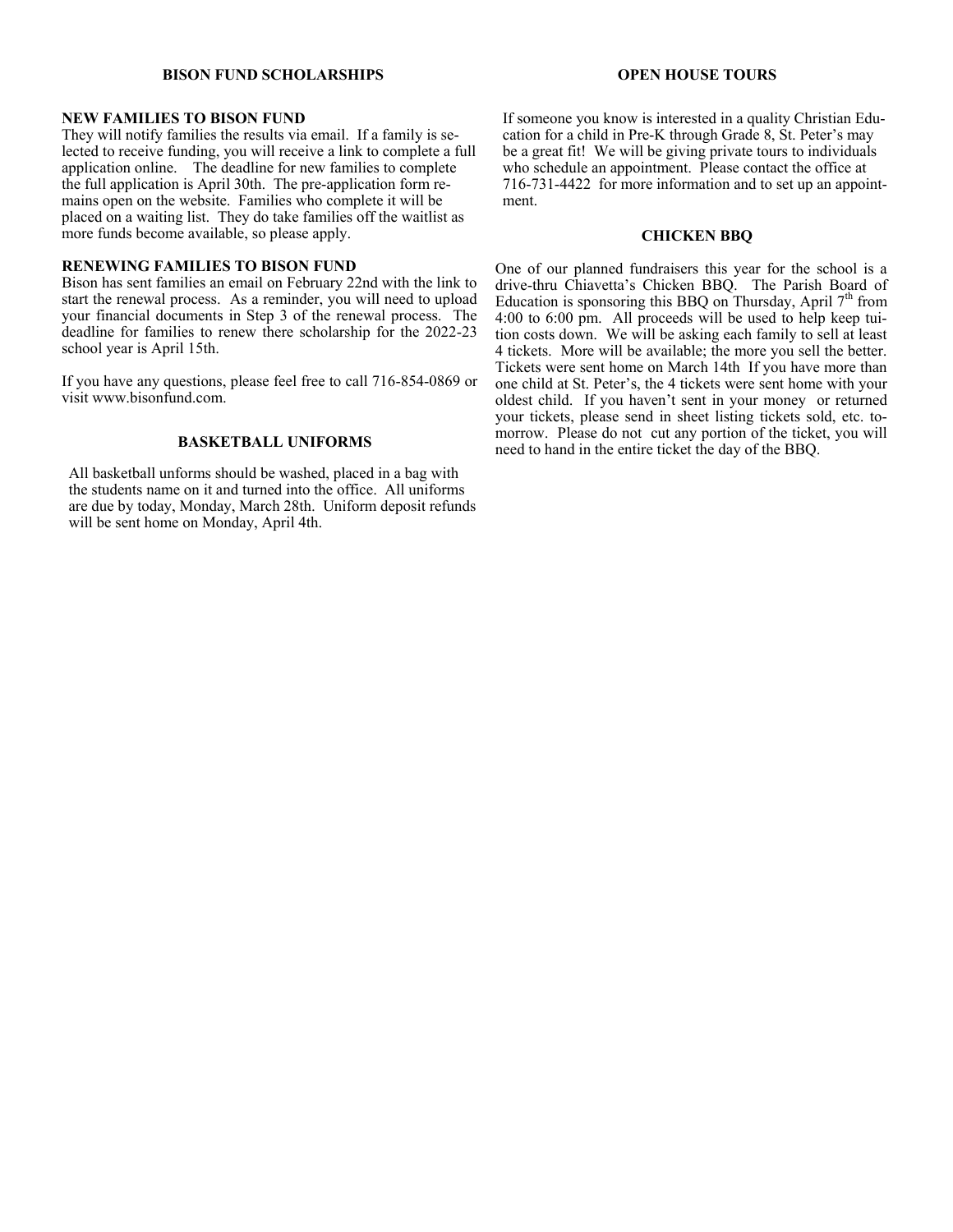| AFTER SCHOOL SIGN UP<br>*Week of April 4th<br>Due on Thursday, March 31st<br>Pre-Reg (per day) 1 hour@ \$5,<br>2 hours $(a)$ \$10, 3 hours $(a)$ \$15 |  |                                                                    |                    |                        |     |
|-------------------------------------------------------------------------------------------------------------------------------------------------------|--|--------------------------------------------------------------------|--------------------|------------------------|-----|
| Family Reg for the year is \$35.00.                                                                                                                   |  |                                                                    |                    |                        |     |
| Emergency                                                                                                                                             |  | (family not registered)                                            |                    |                        |     |
| Late Enrollees                                                                                                                                        |  | \$7.00 per hour<br>add \$1.00 per child per<br>day after Thursday. |                    |                        |     |
| Name                                                                                                                                                  |  |                                                                    |                    |                        |     |
|                                                                                                                                                       |  |                                                                    |                    | Mon Tues Wed Thurs Fri |     |
| Hrs.                                                                                                                                                  |  |                                                                    |                    | <b>XXX</b>             |     |
| Name                                                                                                                                                  |  |                                                                    |                    |                        |     |
|                                                                                                                                                       |  |                                                                    | Mon Tues Wed Thurs |                        | Fri |
| Hrs.                                                                                                                                                  |  |                                                                    |                    | <b>XXX</b>             |     |
| <b>TOTAL ENCLOSED</b>                                                                                                                                 |  |                                                                    |                    |                        |     |
| <b>NO AFTERSCHOOL</b><br>THURSDAY, APRIL 7TH<br>DUE TO<br><b>DRIVE-THRU CHICKEN BBO</b>                                                               |  |                                                                    |                    |                        |     |

# **NO PIZZA ORDER THIS WEEK**

**NO SCHOOL FRIDAY, APRIL 1ST ELA SCORING DAY**